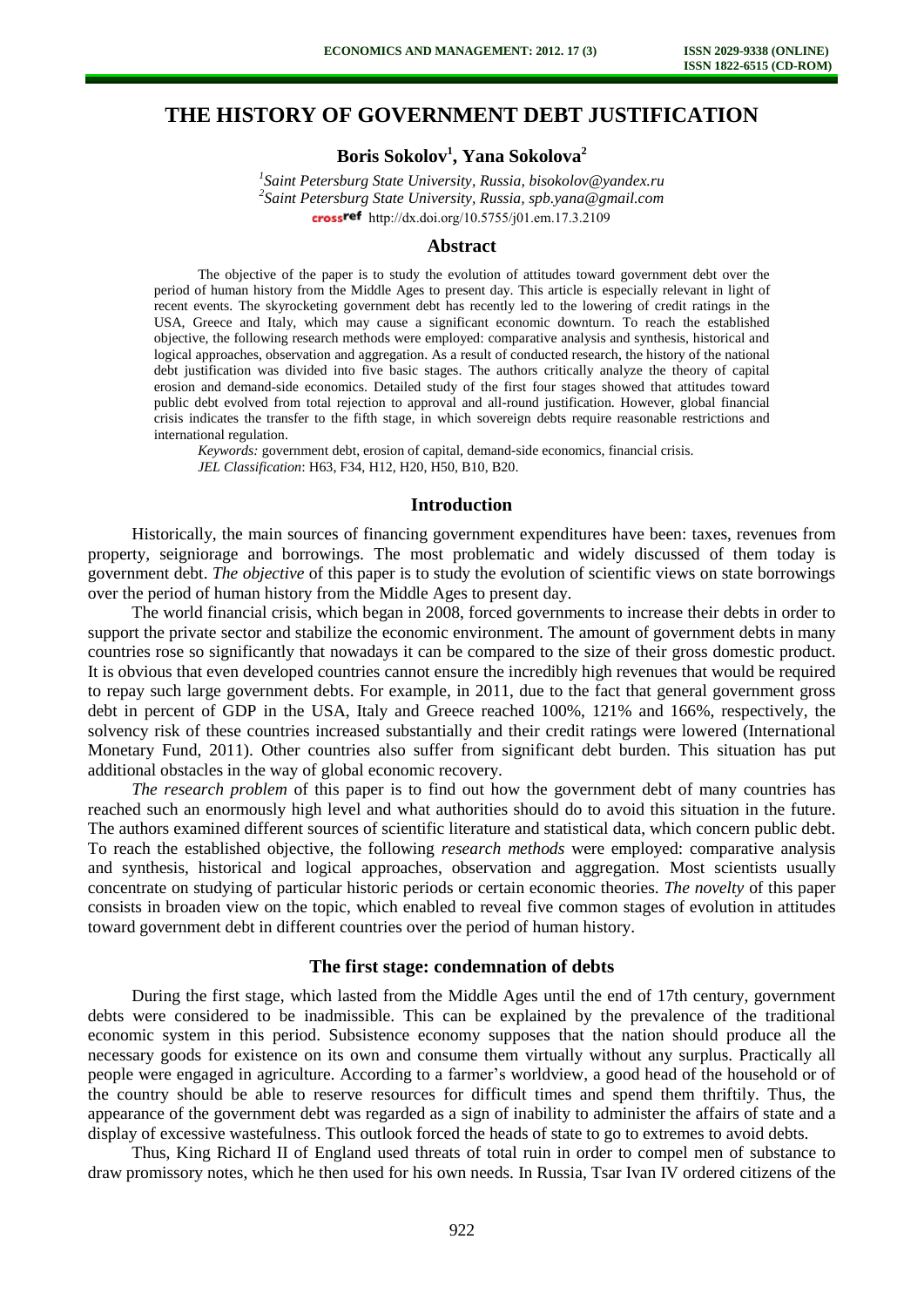Vologodskaya region to deliver a parcel of Lebanon cedars to Moscow, and citizens of Moscow to catch a hat full of live fleas. Fines were imposed in case of failure to comply with his commands. (Bogolepov, 1910)

In France, during the reign of Louis XIV, different public positions were established and sold on a mass scale in order to replenish the state treasury. Voltaire (1779) left behind a list of those positions; beside ordinary police, judicial and financial positions, there were wig inspectors, stone measurers, hay counters, visiting inspectors of pigs and piglets. There were also King's counselor-supervisors of firewood stacking (conseillers du roi contrôleurs aux empilements de bois), butter freshness overseers (visiteurs du beurre frais) and officials responsible for tasting salted butter (essayeurs du beurre salé). However, this practice only increased state debt, as all the proceeds were spent on officials' salary.

To make up the budget deficit, some European rulers not only increased taxes, but also conducted coinage debasement (Spufford, 1988), which was criticized by contemporaries as a cause of inflation. For instance, Nicolaus Copernicus (2010) considered coinage debasement as one of the main reasons for the downfall of nations. Also Rent was a significant source of state revenues that acted as an alternative to government debt in the Middle Ages. It can be referred to as a kind of state borrowings pledged by property, because in exchange for the right to use land, public authorities received annual income (Fryde, 1963). However, government rent contracts resemble leases much more than they do loans.

Besides the condemnation of debt caused by the dominance of subsistence farming values, theology and scholasticism also played a huge role in hampering credit relations development. The Church condemned borrowings on the basis of Christ's words: "lend expecting nothing in return" (Gospel of Luke, 6:35). Thus, usury considered to be a great sin because it was transaction that obliged a debtor to pay back both principal and interest and gave a creditor the right to demand the fulfillment of commitments. As we know, religion and politics were inseparable for a long time in human history. So, "the struggle against usury was energetically and ruthlessly conducted by Church, towns and princes" (Bigwood, 1921).

Scholars censure debts in terms of Aristotelian natural law and the inherent sterility of money, which state that it is unnatural to gain money out of money and the borrower should repay exactly the same principal sum which he was lent. According to scholasticism, if a creditor receives interest, it means that he is robbing the borrower by depriving him of his capital and making the gained money sterile, unable to be used by the borrower in his industry (Noonan, 1957). It is obvious that credit becomes economically pointless if it does not bring any profit. Thus, bans on usury put significant obstacles on the path of development of financial systems which could provide the public sector with necessary credits at low rates.

The first interest bearing public borrowings secured by future tax incomes appeared in Italian cities in the 12<sup>th</sup> century (Hocquet, 1995). Nevertheless, relationships between lenders and the government were maintained under duress. Citizens were obliged to bring forward definite sums of money at an established date. In return, they received credit payments. That system of forced loans looked more like tax burden than urban borrowings for two reasons: because it can be considered as partly repayable taxes and because there were cases when the government didn't keep its commitments. For example, this was the case in Venice and Florence in the 14<sup>th</sup> century as their expenditures increased during war. So, since the times when government debts began to appear, we can observe government defaults as well.

The Age of Discovery (15-17 centuries) contributed to the development of world market, branches of industries and also to changes in people's outlooks. In the early sixteenth century Venice, emerged the first government voluntary loans, which supposed that citizens could choose whether or not they want to invest money in the state. The amount of this kind of government debts gradually increased in many other European countries (Pezzolo, 2003). The Middle Ages were replaced by the Renaissance and a new stage of evolution in attitude toward government debt began.

# **The second stage: government debt justification in case of emergency**

During the second stage (the end of the  $17<sup>th</sup>$  until the beginning of the  $19<sup>th</sup>$  century), government debt gained justification in the event of emergency like war or natural disaster. This stage was triggered by three main causes:

- $\bullet$ the development of market economies and banking system;
- the separation of powers into three branches: executive, legislative and judiciary;
- the compartmentalization of the State Treasury from the King's Treasury, which resulted in a limitation of opportunities for rulers to use public income at their own discretion.

Thus, government debt was explained by the necessity to create general welfare and was connected with social needs, such as financing wars in order to win, but not with the ruler's wastefulness. The changes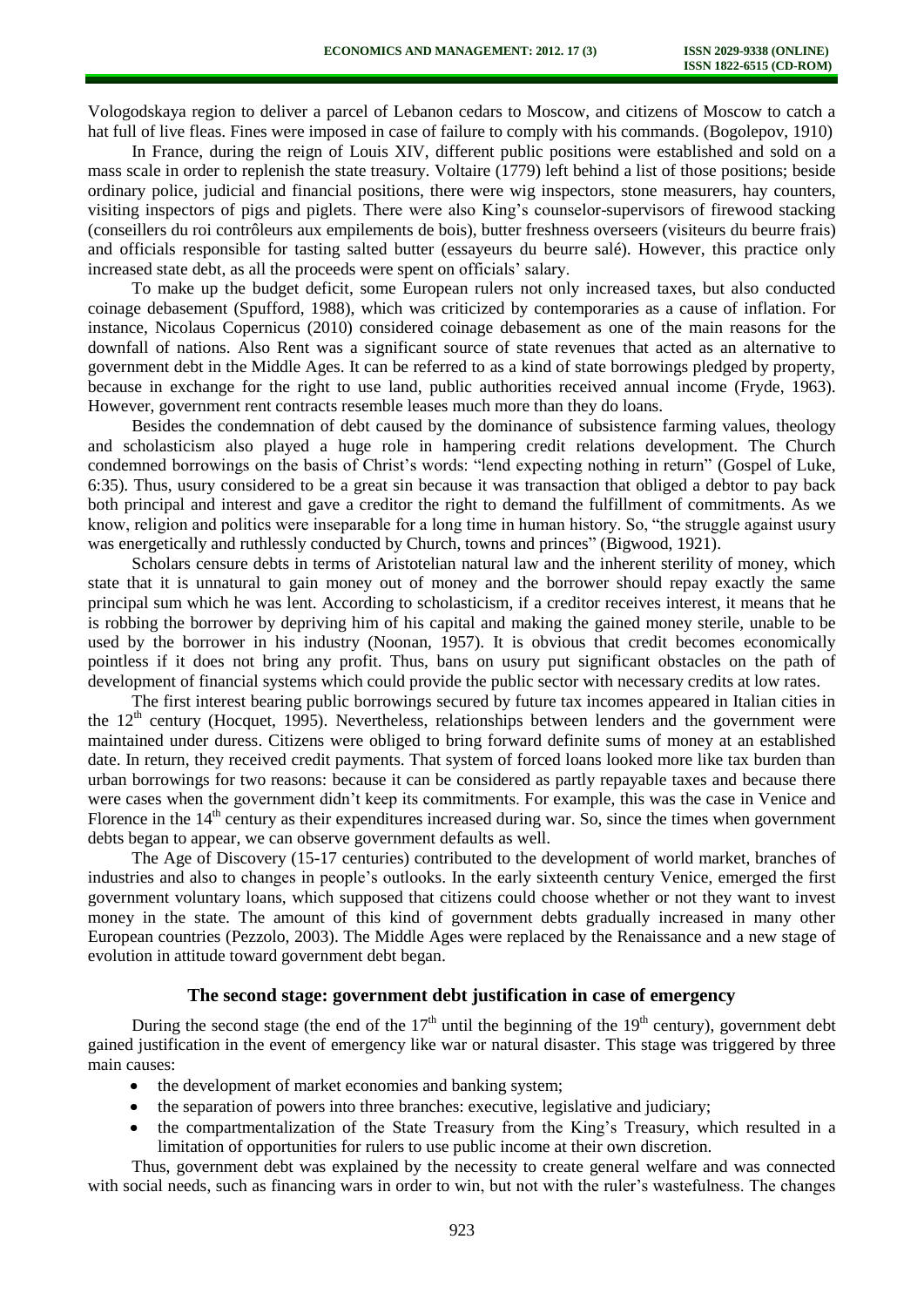during the second stage, which are referred to as the Financial Revolution, happened first in financial system of the United Kingdom and then in other European counties.

At the end of the 17th century, the policy of colonization and the beginning of war with France (which lasted for half a century) led to the depletion of state budget. It was not possible to raise taxes to higher rates, so, for the first time, the government borrowed money from the Bank of England, the original license of which was issued in 1694 by Act of Parliament. Government debts became not just municipal or personal obligations, but national ones that were freely negotiable all over the world. This increased confidence that commitments would be fulfilled.

During this stage, economic science tried to generalize the positive and negative effects of government borrowings. From our point of view, the opinions of different economists were summarized best by Ferdinand Wurst (1808), an honorary member of the Russian Academy of Sciences. According to his studies, advantages were seen in the fact that government debts increase the property of a nation, facilitate money circulation, help to avoid coinage debasement, disseminate and multiply foreign trade and increase trade profits of a nation. The disadvantages of government debt at that time were: a population increase in the capital; the exclusion of gold and silver from the circulation sphere; tax increases; the lazy and inactive lifestyle of the state's creditors; the possibility that the state would transform into a tributary of foreigners (Wurst, 1808).

The last shortcoming of increasing government debt mentioned in the list is still under active discussion. Nowadays, it is called the risk of sovereignty loss. For example, Greece has enormously high debt in comparison to its GDP. The European Union saved this country from default "by agreeing to release the next tranche of aid, but Athens will pay with a massive loss of its sovereignty" (Mahony, 2011). To be able to repay its debt, Greece "will have to push through a swathe of privatizations", as it "agreed to raise  $\epsilon$ 50 billion by 2015 through a massive sell-off of state assets" (Mahony, 2011). The European Commission controls all political and economic actions of Greece to be sure that Athens will carry out its commitments.

What is more, Frank Schaffler, a German politician, advised "bankrupt Greeks" to "sell islands… and sell the Acropolis too!" Then, Arturas Zuokas, the mayor of Vilnius, made an offer to Greece to acquire an island as "an exclusive place for rest in the Mediterranean" and "a great global advert for Lithuania", featuring a spa, museums and a theatre (The Economist, 2011).

The state trade of land for money was common in the  $19<sup>th</sup>$  century and it may be resumed again, as countries other than Greece, including Italy, Ireland and Portugal, also have huge debts. Some territories of these countries probably will be sold as Louisiana was by France to the USA in 1803, as Alaska was by Russia to America in 1867 or as the Caroline Islands were by Spain to Germany in 1899.

## **The third stage: new arguments in favor of government debt are weakened by the theory of capital erosion**

During the third stage (middle  $19<sup>th</sup>$  – early  $20<sup>th</sup>$  centuries), owing to the extension of state involvement in development of national economy and the expansion of the government's role as a creditor, government debt obtained an essential amount of supporters. Thus, opponents of government debt faced sufficiently strong opposition. For example, some believed that government debts shift current financial problems to future generations. Such behavior was considered very unfair because descendants should not pay debts which were made by their predecessors. British Prime Minister Benjamin Disraeli in particular insisted in his speech to the House of Commons on March 6, 1862 that it is wrong to think "that posterity is a pack-horse, always ready to be loaded."

However, different scientists of the 19<sup>th</sup> century disputed this assertion. For instance, Karl Rau, one of the leading financial theorists of the time, pointed out that transfer of debts does not violate justice. Quite the contrary, descendants must pay for all of the material benefits that they have inherited from previous generations (Rau, 1868). Russian economist Edmund Vreden (1835-1891) was of the same opinion. He explained that, while posterity pays interest on government debts, it also receives earnings from capital that was built by predecessors with the help of borrowings. Vreden (1871) also added that debts enable government to increase spending on economic and social development.

Another actively discussed contention was that it is better to impose higher taxes than to incur debts. Belgian economist and sociologist E.L.V. de Laveleye (1822-1892) completely agreed with this point of view, maintaining that "in order to cover extraordinary expenses it is better to use taxes than loans as asserted and did great British minister Gladstone" (Laveleye, 1895). However, David Ricardo considered loans to be more advantageous to private capital preservation than taxes. Government usually collects taxes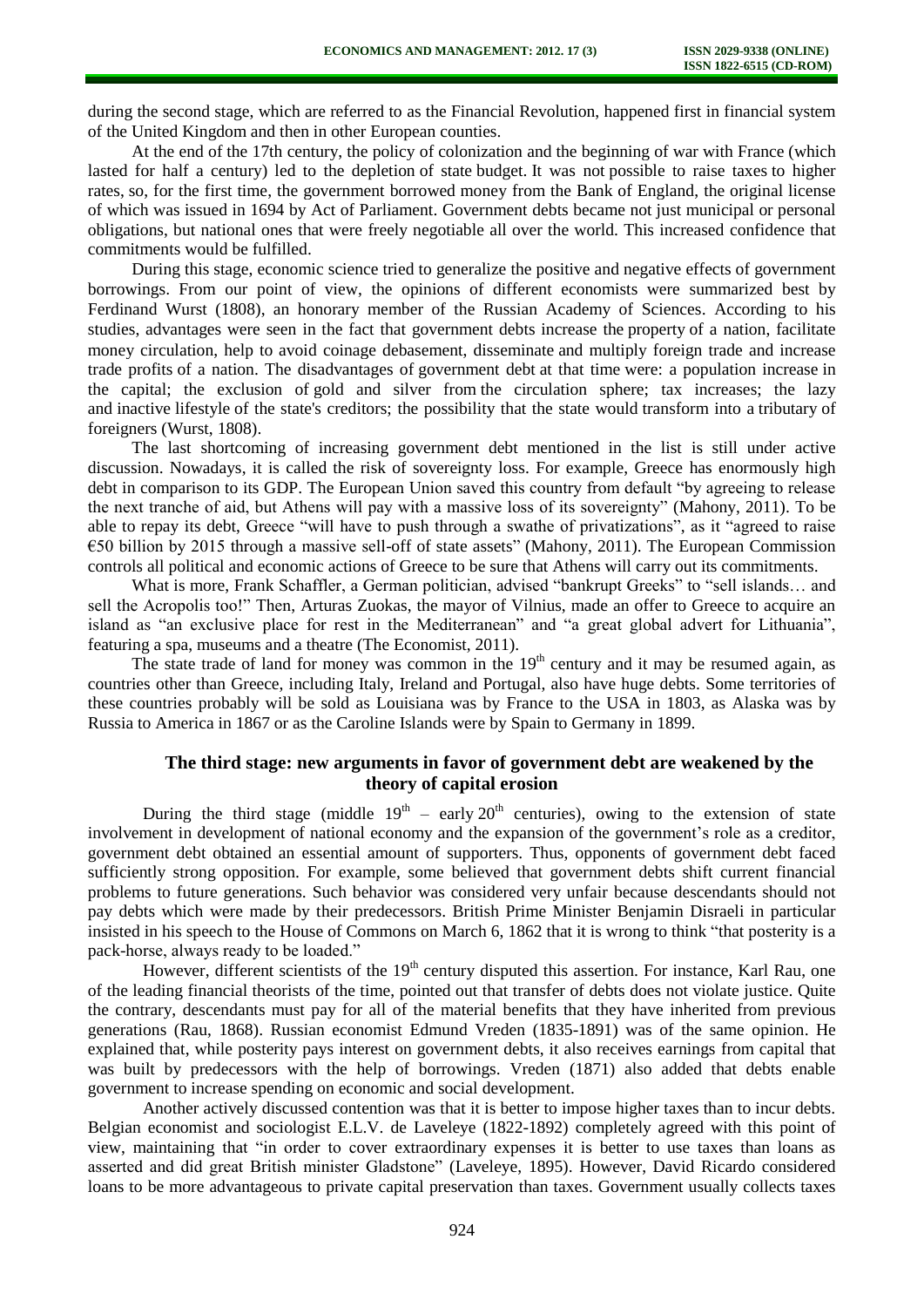equally from all business entities. Thus, taxpayers have to give not only spare capital, but also money that they need to invest in the development of their businesses. Government borrowings, on the contrary, attract solely spare capital on a voluntary basis. Rational management of public finance supposes that taxes and loans should supplement each other (Ricardo, 1820).

The third disadvantage of government debt still remains popular among proponents of economic liberal opinion. It was established by Adam Smith, who said that government debt negatively affects the amount of private capital and leads to its erosion. As a result, the rate of economic growth slows down. According to A. Smith`s point of view, "the capital which the first creditors of the public advanced to government was, from the moment in which he advanced it, a certain portion of the annual produce, turned away from serving in the function of a capital, to serve in that of a revenue; from maintaining productive labourers, to maintain unproductive ones, and to be spent and wasted, generally in the course of the year, without even the hope of any future reproduction" (Smith, 1776). Moreover, A. Smith claimed that in order to repay debts a government must collect additional taxes, which reduce the revenue of companies and households.

The theory of capital erosion was graphically illustrated by our contemporaries Paul Samuelson and William Nordhaus (1998). In Figure 1(a) we can observe a situation, in which government debt does not exist. Companies demand capital (D), while households supply capital (S). The two curves cross at point A, which means that households would be ready to invest 4000 money units at interest rate equal to 4%. In figure 1(b) we can observe, how a 1000-unit increase in government debt affects the amount of private capital. The households` supply of capital curve SS shifts 1000 units to the left to curve S'S', interest rate rise from 4 to 6 present and private capital decreases by 250 money units. This means that some savings would be invested in government liabilities instead of purchasing shares and bonds of commercial companies. Thus, firms will lack capital, which will slow-down their activity. It can lead to decrease of output, wages and national income.



**Figure 1.** Government debt displaces private capital (Samuelson & Nordhaus, 1998)

However, the theory of capital erosion is weakened by several inaccuracies and disputed points. What if we think for a while that money invested in government securities would be spent on the development of profitable projects or would be distributed in the form of low-interest credits to the private sector, which would use it for industrial production. Such course of government policy wasn't even considered by Adam Smith and his followers. When this policy takes place in real life, the rise in government debts doesn't erode private capital. Government debts which are invested in profitable projects that are able to recover expenditures can be considered rational and effective. What is more, a moderate amount of government debt cannot cause huge and dangerous erosion of private capital. According to John S. Mill's opinion, the size of government debt is considered affordable until it becomes so big that it starts to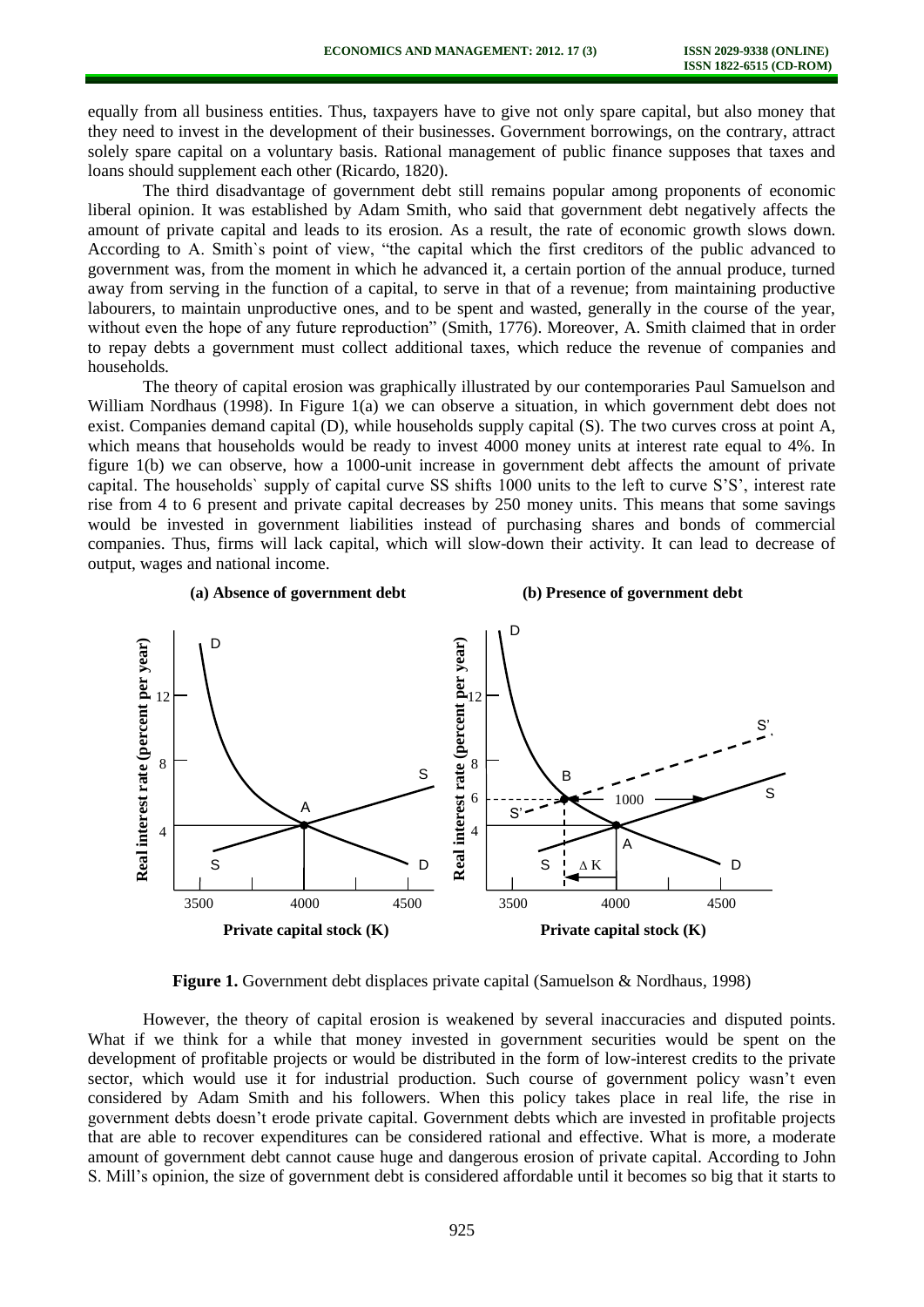influence market interest rates (Mill, 1909). In that case debt must be reduced; otherwise, it will spoil economic development.

## **The fourth stage: government debt obtains all around justification**

The fourth stage ( $20<sup>th</sup>$  century) is characterized by the advancement of additional arguments in favor of government debt and by the development of effective domestic debt management. Economists justified state borrowings mainly when they were required to stimulate economic growth or to ensure the country's defense capacity. As we know, the twentieth century was infamous for its two destructive world wars. Because of this, many economists tried to propose the most efficient way to finance combat operations.

Russian scientist Mikhail Bogolepov (1879-1945) believed that a country's financial defense capacity consisted of its ability to raise sufficient funds without any difficulties and in a short period of time. This would enable the government to cover all war expenditures and, ultimately, to win (Bogolepov, 1910). For example, very beneficial for USSR was credit contract with Germany, signed in 1939 between two military and political enemies (Muhin, 1999). According to this agreement, German firms had to provide turning machines, hydraulic presses, grinders and so on. This equipment was intended for new military plants. In return, the USSR was to provide raw materials, such as timber, tows, feathers and so on. So we can see that with the help of government credit, the German economy worked to the benefit of the USSR's defence industry.

As an alternative to external government debts, economists considered different internal methods of borrowing. For instance, in his paper "How to pay for the war" John Maynard Keynes proposed to introduce compulsory savings, in other words, money that people should loan to the government during war and receive back at peacetime (Keynes, 1941). However, Keynes became popular for another work called "The General Theory of Employment, Interest and Money" (1936), where he "shows how "wasteful" loan expenditure may nevertheless enrich the community on balance. Pyramid-building, earthquakes, even wars may serve to increase wealth". Keynes refuted the theory of capital erosion and said that, when the government borrows money and invests even in unprofitable projects, it creates jobs and the demand which is necessary to stimulate economic growth. When the government employs people and pays them, money supply increases and manufacturers can produce and sell more goods. Thus, businessmen build new factories and create new jobs, because demand stimulates supply.

In many respects due to tremendous government debt and demand-side economics, the USA became a powerful state, conducted the dollarization of the global economy, developed private crediting and investment and enhanced its standard of living. Many other countries followed this pattern of behavior, meaning that they applied policies of budget deficit and huge government debt in order to increase spending and make the economy prosper.

### **The fifth stage: international regulation and restriction of government debts**

The world financial crisis, which began in 2008, initiated the fifth stage of political and economic opinions on government debt. Significant economic downturns forced governments to increase their debts in order to support private sector. In many countries nowadays the amount of government debt has become equal to the size of the Gross Domestic Product or even exceeded it (International Monetary Fund, 2011). Greece, Ireland and Portugal had considerable difficulties with debt redemption, which led to ongoing European sovereign-debt crisis. The USA also faced the same problem and covered old debts by new ones.

The more country borrows, the bigger its interest payments get because risks become higher. So, authorities have to raise taxes to continue paying interests on debts. As a result, excessive government debt usually leads to hyperinflation or deflation and damages the national economy. Monetization of government debt by open market operations of monetary authorities reduces the level of interest rates. However, it doesn't mean that production sphere will receive enough cheap investments to recover and accumulate capital. The increased money supply can be absorbed by speculators of stock exchange, as it may be more beneficial to invest in foreign currencies and risky securities than in the real sector of economy. Moreover, even if producers borrow money at low rates, it doesn't mean that their business will be efficient.

The rise of government debts up to a certain point doesn't lead to a deterioration of economic conditions. On the contrary, for a while, the increase in government spending stimulates demand, which encourages producers to increase supply. However, when the amount of government debts reaches its limit, further increase of state borrowings negatively affects the whole economic system. As we see in Figure 2, the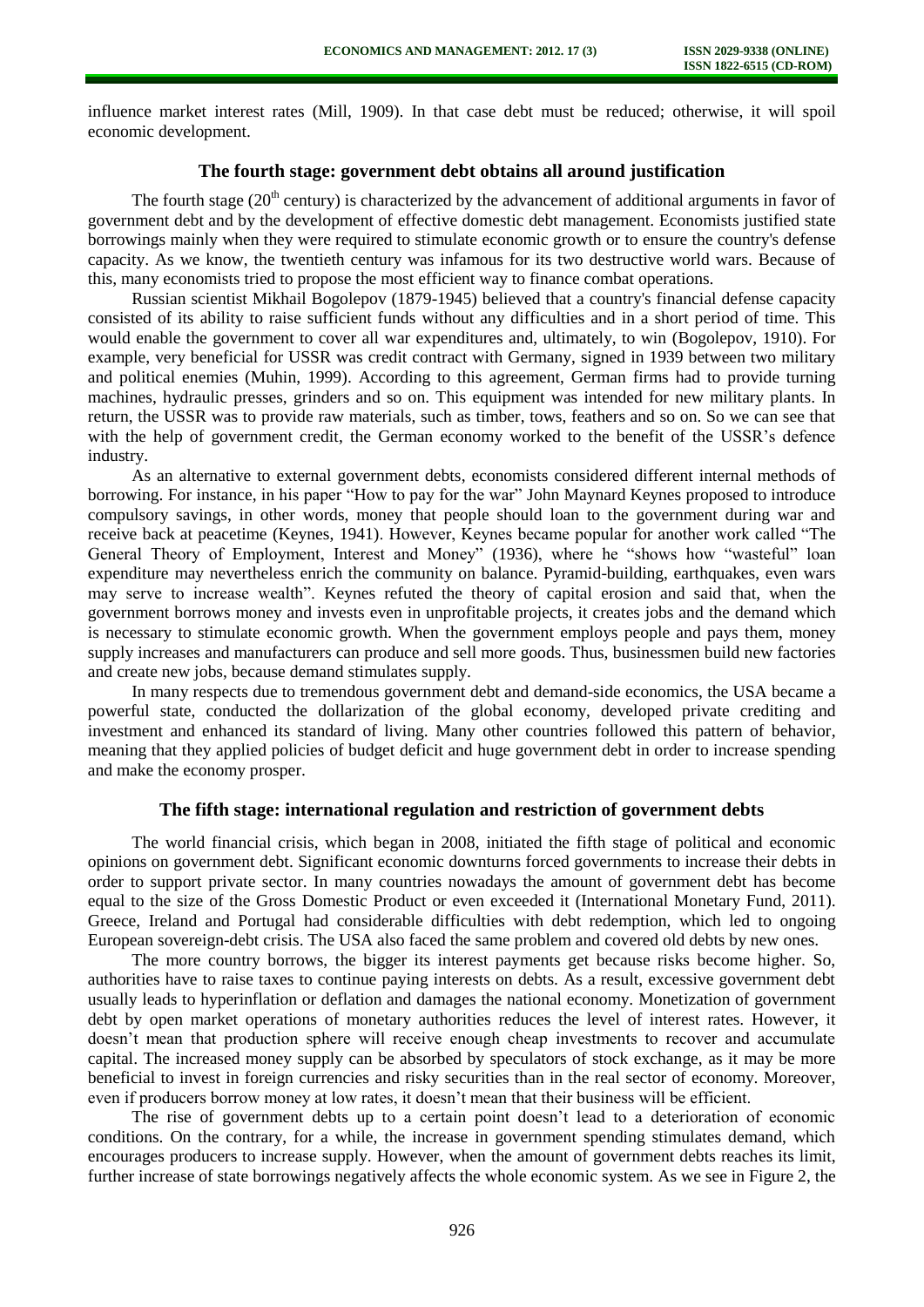economy of the USA reached such a limit in 2007. After that moment, we don't observe any substantial growth of GDP. Demand cannot be stimulated any more with the help of government expenditures. From our point of view, global authorities for government debt regulation and limitation should be established in order to restrict the amount of borrowings and prevent the defaults.



**Figure 2.** Correlation between the size of government debt and GDP growth in USA (International Monetary Fund, 2011)

In the fifth stage, economists should understand that endless government debt and pumping money into the economy cannot solve problems in the long term period. When the business cycle comes to a recession, it is a sign that something went wrong. Governments should carefully reveal and analyze the factors that caused the contraction. They may include inefficient production, the appearance of monopolies, high taxes, a necessity for technological innovations and so on. Only after the negative factors have been determined, should a government borrow money to solve particular problems. Otherwise, the recession will repeat itself, but with redoubled force, because the government has made thoughtless expenditures that have again increased demand for useless products.

### **Conclusions**

As a result of conducted research, we revealed and gave a detailed account of five basic stages in the history of the government debt justification. The first stage was the longest one, when state borrowings were condemned for many reasons: subsistence economy, religious ban of usury, and scholastic theories based on natural law and the inherent sterility of money. So, in order to make up the budget countries' rulers resorted to various tricks, such as selling public positions, demanding hats full of live fleas and introducing forced loans. They also used more traditional methods: taxes, coinage debasement and rent. However, the dark Middle Ages were replaced by the Age of Discovery and Financial Revolutions.

During the second stage, government debt gained justification in cases of emergency like wars and natural disasters. This stage was triggered by the development of market economies, banking systems and separation of powers. However, the attention of economists was primarily focused on the disadvantages of government debts such as the increase of taxes and risk of sovereignty loss, which is still actively discussed.

During the third stage, owing to the extension of state involvement in the development of the national economy and the enhancement of the government's role as a creditor, government debt obtained an essential amount of supporters. Thus, the assertion that prosperity should not pay debts made by previous generations was successfully refuted. Moreover, some economists disproved the assumption that it is better to impose higher taxes than to incur debts. However, the biggest object of concern was the theory of private capital erosion established by Adam Smith. From our point of view, this theory is not applicable if money invested in government securities is used for the development of profitable projects.

The fourth stage is characterized by the advancement of additional arguments in favor of government debt. A country's ability to borrow money quickly, called financial defence capacity, is considered to be one of the key points in winning battles in expensive world wars. Also, economists justified government debt in